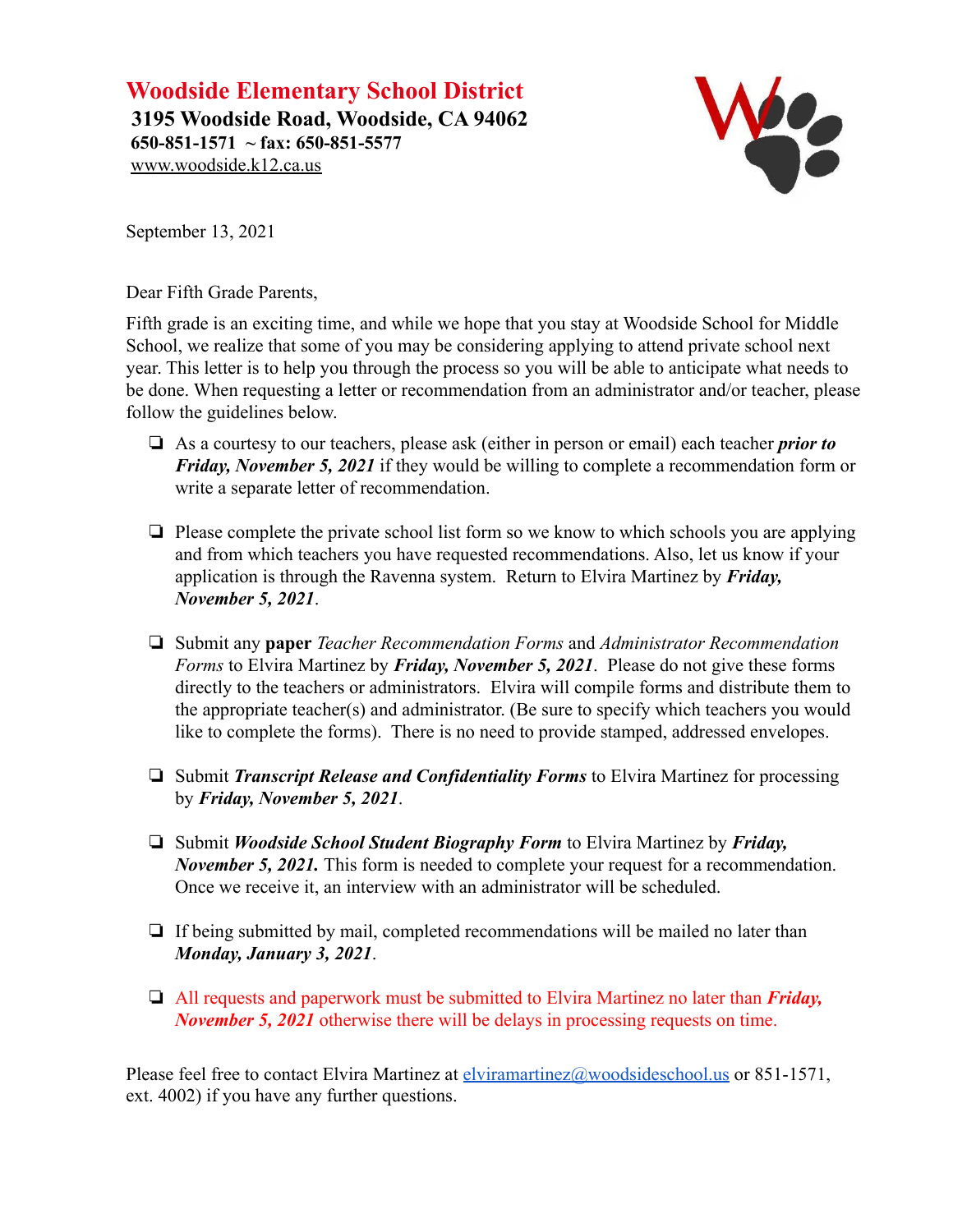## **Ravenna Instructions**

- 1. Make sure to make your child visible to our school in Ravenna (be sure to select the correct Woodside School as there are at least 2)
- 2. Make sure to submit emails for the correct teachers
	- a. For middle school this is usually math teacher, English teacher and an admin
	- b. For primary it varies by school
	- c. Be sure to check the email address you are submitting so it is correct (our email addresses are first name initial, then last name, then @woodsideschool.us). This is very important – if you aren't sure of an address please check in the school directory or contact the school office
	- d. Make sure to select the correct form for the person you are requesting (principal, teacher, etc.)
- 3. Download the Transcript request form from Ravenna, complete your portions, sign and date.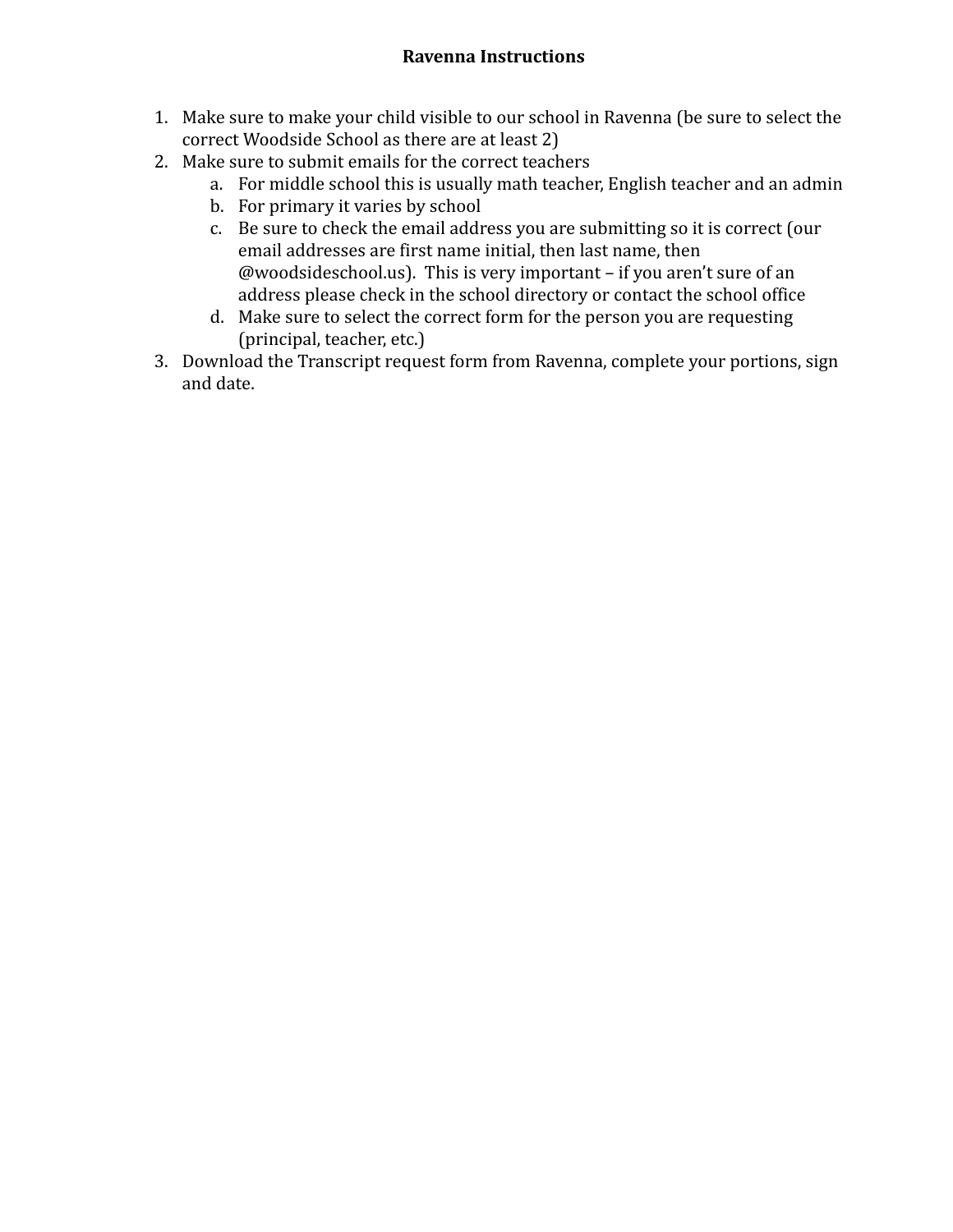## **Woodside School District**

Student Name:

Grade:

Date:

| School           | Teacher/Admin | $\overline{\text{Ravenna}(Y/N)}$ |
|------------------|---------------|----------------------------------|
| $\overline{1}$ . |               |                                  |
|                  |               |                                  |
|                  |               |                                  |
|                  |               |                                  |
| $\overline{2}$ . |               |                                  |
|                  |               |                                  |
|                  |               |                                  |
|                  |               |                                  |
| $\overline{3}$ . |               |                                  |
|                  |               |                                  |
|                  |               |                                  |
|                  |               |                                  |
| $\overline{4}$ . |               |                                  |
|                  |               |                                  |
|                  |               |                                  |
|                  |               |                                  |
| $\overline{5}$ . |               |                                  |
|                  |               |                                  |
|                  |               |                                  |
|                  |               |                                  |

**Please submit to Elvira Martinez in the school office by Friday, November 5th, along with any teacher/admin recommendation forms and transcript requests.**